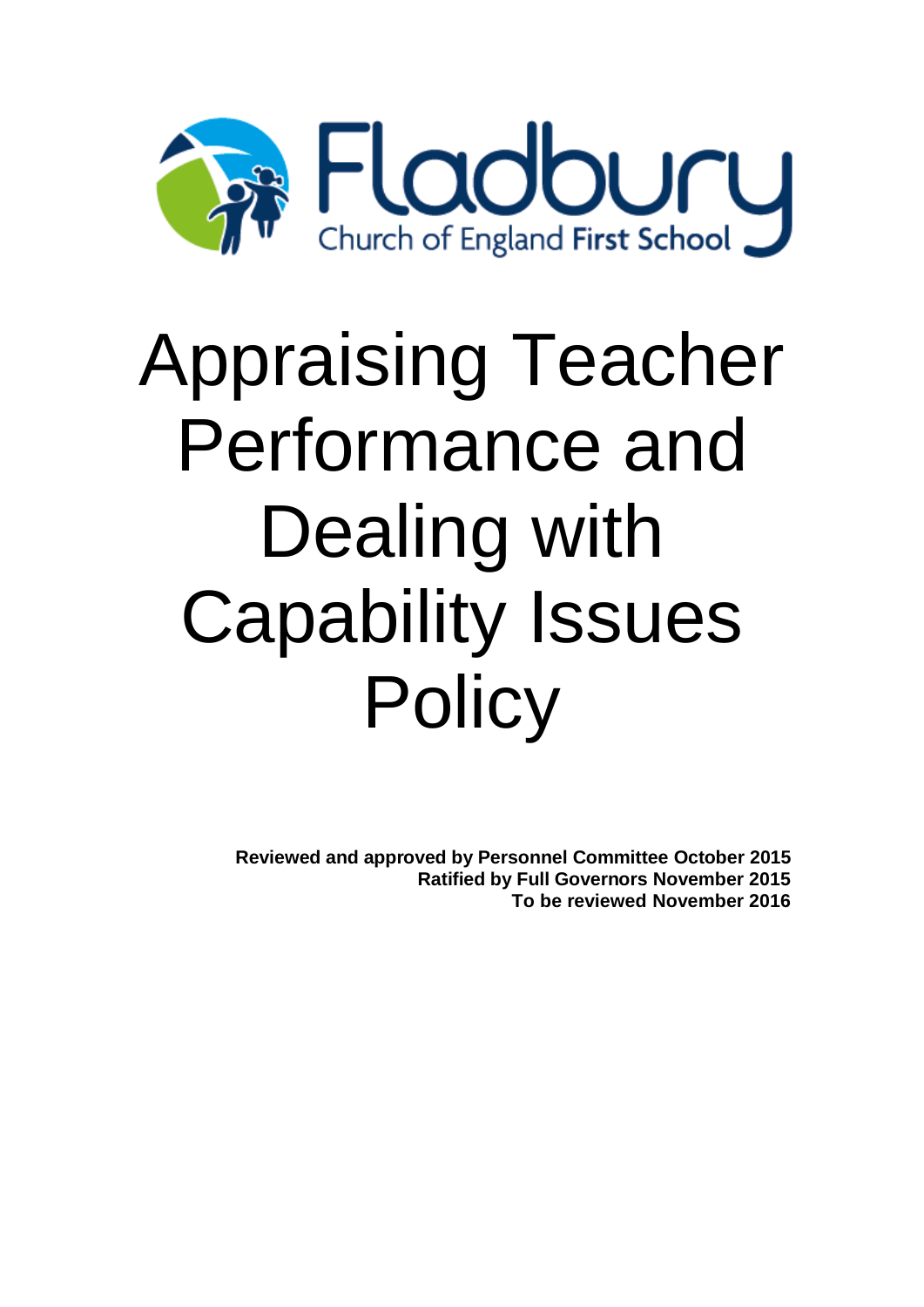# **Purpose**

This policy sets out the framework for a clear and consistent assessment of the overall performance of teachers, including the head teacher, and for supporting their development within the context of the school's plan for improving educational provision and performance, and the standards expected of teachers. It also sets out the arrangements that will apply when teachers fall below the levels of competence that are expected of them.

Where teachers are eligible for pay progression, the assessment of performance throughout the cycle against the performance criteria specified in the statement will be the basis on which the recommendation is made by the reviewer. Therefore this policy should be read in conjunction with the school Pay Policy which provides details of the arrangements relating to teacher's pay in accordance with the School Teachers' Pay and Conditions Document.

## **Rationale**

Performance management means a shared commitment to high performance. It helps to focus attention on more effective teaching and monitoring to raise the quality of teaching and to benefit pupils, teachers and the school. It means providing appropriate and effective personal training and development to ensure job satisfaction, a high level of expertise and progression of staff in their chosen profession.

We want to improve school performance by developing the effectiveness of teachers, both as individuals and as teams. The evidence is that standards rise when schools and individual teachers are clear about what they expect pupils to achieve. This is why performance management is important. We will implement our performance management arrangements on the basis of:

- Fairness. We all need to be aware of the potential for unconscious discrimination and to avoid assumptions about individuals based on stereotypes; and
- Equal opportunity. All teaches are encouraged and supported to achieve their potential through agreeing objectives, undertaking development and having their performance assessed.

# **Application of the policy**

The policy is in two separate sections.

- **Part A** of the policy, which covers appraisal, applies to the head teacher and to all teachers employed by the school or local authority, except those on contracts of less than one term, those undergoing induction *(i.e. NQTs)* and those who are subject to Part B of the policy.
- **Part B** of the policy, which sets out the formal capability procedure, applies only to teachers (including the head teacher) about whose performance there are serious concerns that the appraisal process has been unable to address.

The policy also applies to Teaching Assistants, Office Administration Staff and Lunchtime supervisors.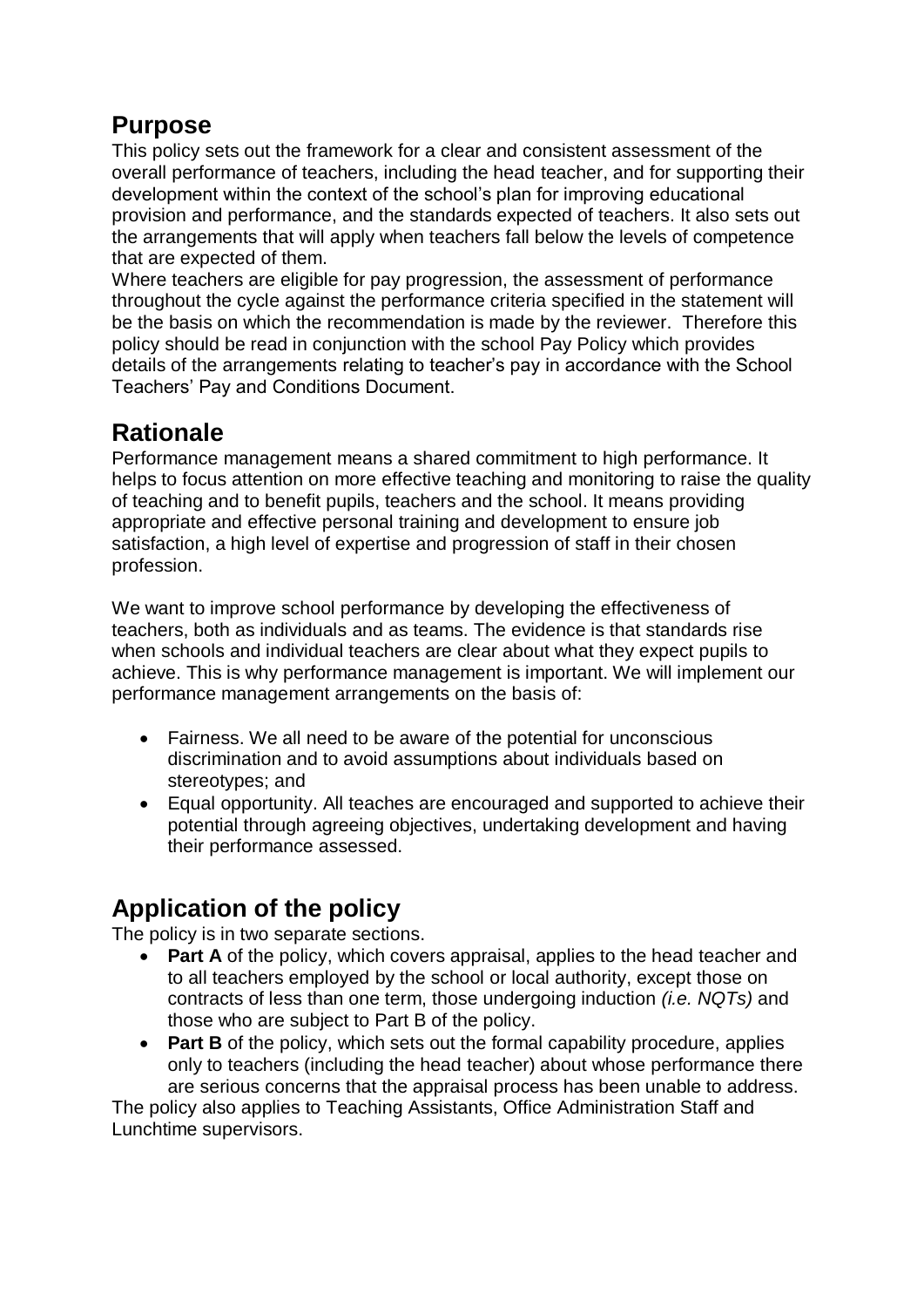# **Part A – Appraisal**

Appraisal in this school will be a supportive and developmental process designed to ensure that all teachers have the skills and support they need to carry out their role effectively. It will help to ensure that teachers are able to continue to improve their professional practice and to develop as teachers.

#### **The appraisal period**

The appraisal period will run for twelve months from October to October for teachers and from September to September for the head teacher. Teachers who are employed on a fixed term contract of less than one year will have their performance managed in accordance with the principles underpinning this policy. The length of the period will be determined by the duration of their contract.

There is flexibility to have a longer or shorter appraisal period when teachers begin or end employment part way through a cycle with our school. This longer or shorter appraisal period will be determined by the governing body, with a view to bringing his/her cycle into line with the cycle for other teachers as soon as possible

# **Appointing appraisers**

The head teacher will be appraised by the Governing Body, supported by a suitably skilled and/or experienced external adviser who has been appointed by the Governing Body for that purpose. In this school the task of appraising the head teacher, including the setting of objectives, will be delegated to a sub-group consisting of two members of the Governing Body. Where the head teacher is of the opinion that any of the governors appointed by the governing body under this regulation is unsuitable for professional reasons, she may submit a written request to the governing body for that governor to be replaced, stating those reasons. The head teacher will decide who will appraise other teachers, of which all will be qualified teachers and suitably trained. Where teachers have an objection to the head teacher's choice their concerns will be carefully considered and where possible an alternative appraiser will be offered. Good practise would be to limit the amount of appraisee's for each appraiser to six, however as we are such a small school, the Head Teacher is the appraiser for all teaching staff and Assistant Head Teacher for all other staff members.

# **Reviewing Performance Observation**

This school believes that observation of classroom practice and other responsibilities is important both as a way of assessing teachers' performance in order to identify any particular strengths and areas for development they may have and of gaining useful information which can inform school improvement more generally. All observation will be carried out in a supportive fashion. In this school teachers' performance will be regularly observed but the amount and type of classroom observation will depend on the individual circumstances of the teacher and the overall needs of the school. Classroom observation will be carried out by those with QTS. In addition to formal observation, head teachers or other leaders with responsibility for teaching standards may "drop in" in order to evaluate the standards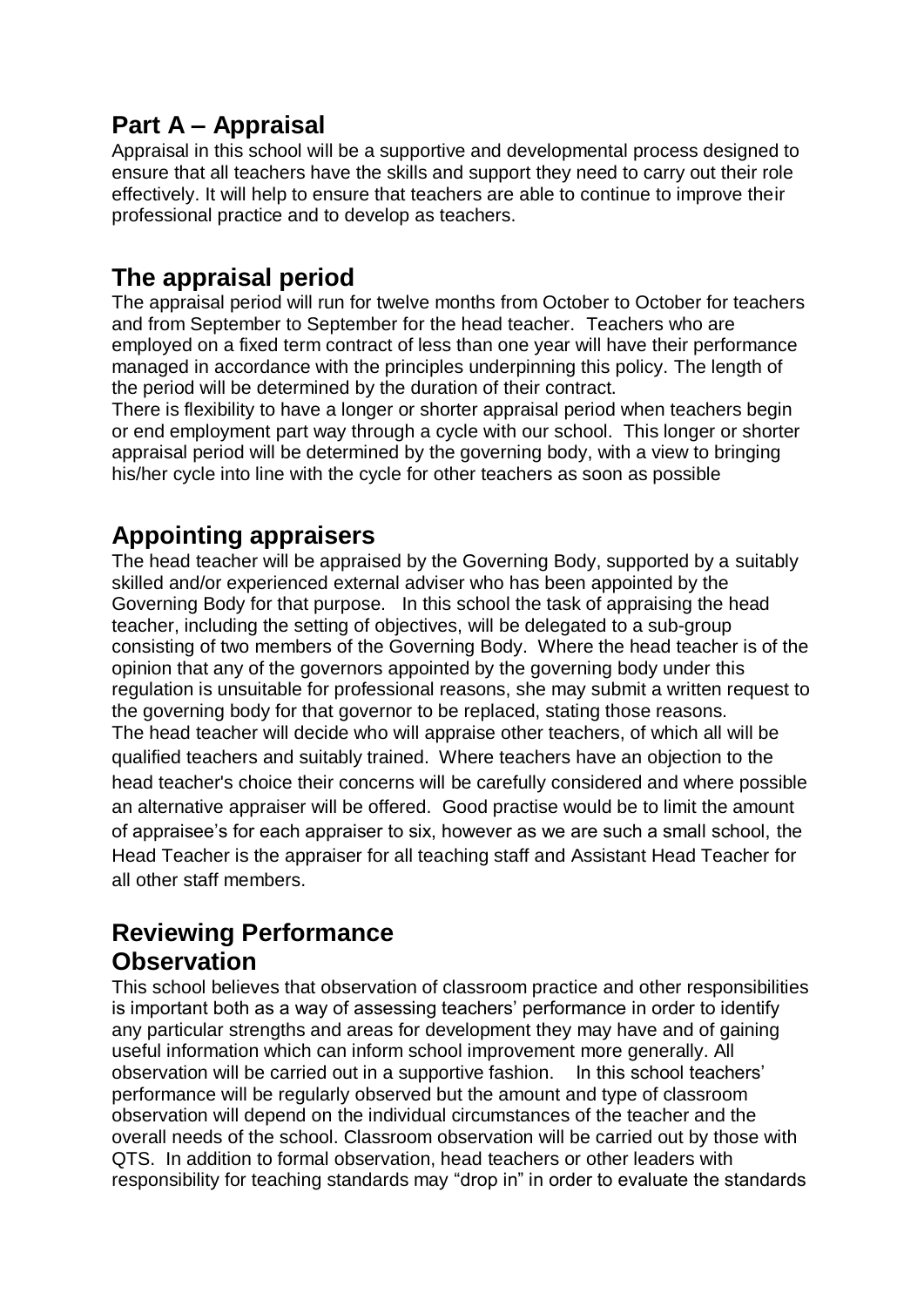of teaching and to check that high standards of professional performance are established and maintained. The length and frequency of "drop in" observations will vary depending on specific circumstances. Teachers (including the head teacher) who have responsibilities outside the classroom should also expect to have their performance of those responsibilities observed and assessed.

## **Development and support**

Appraisal is a supportive process which will be used to inform continuing professional development. The school wishes to encourage a culture in which all teachers take responsibility for improving their teaching through appropriate professional development. Professional development will be linked to school improvement priorities and to the ongoing professional development needs and priorities of individual teachers and their professional aspirations.

# **Feedback**

Teachers will receive constructive feedback on their performance throughout the year and as soon as practicable after observation has taken place or other evidence has come to light (within 5 working days). Feedback will highlight particular areas of strength as well as any areas that need attention. Where there are concerns about any aspects of the teacher's performance the appraiser will meet the teacher formally to:

- give clear feedback to the teacher about the nature and seriousness of the concerns;
- give the teacher the opportunity to comment and discuss the concerns;
- agree any support (eg coaching, mentoring, structured observations), that will be provided to help address those specific concerns;
- make clear how, and by when, the appraiser will review progress *(it may be appropriate to revise objectives, and it will be necessary to allow sufficient time for improvement. The amount of time is up to us as the school but should reflect the seriousness of the concerns)*;
- explain the implications and process if no or insufficient improvement is made.

When progress is reviewed, if the appraiser is satisfied that the teacher has made, or is making, sufficient improvement, the appraisal process will continue as normal, with any remaining issues continuing to be addressed through that process.

# **Transition to capability**

If the appraiser is not satisfied with progress he/she will refer the matter to the head teacher and the teacher concerned will be notified in writing that the appraisal system will no longer apply and that their performance will be managed under the capability procedure, and will be invited to a formal capability meeting. The capability procedures will be conducted as in part B of this policy.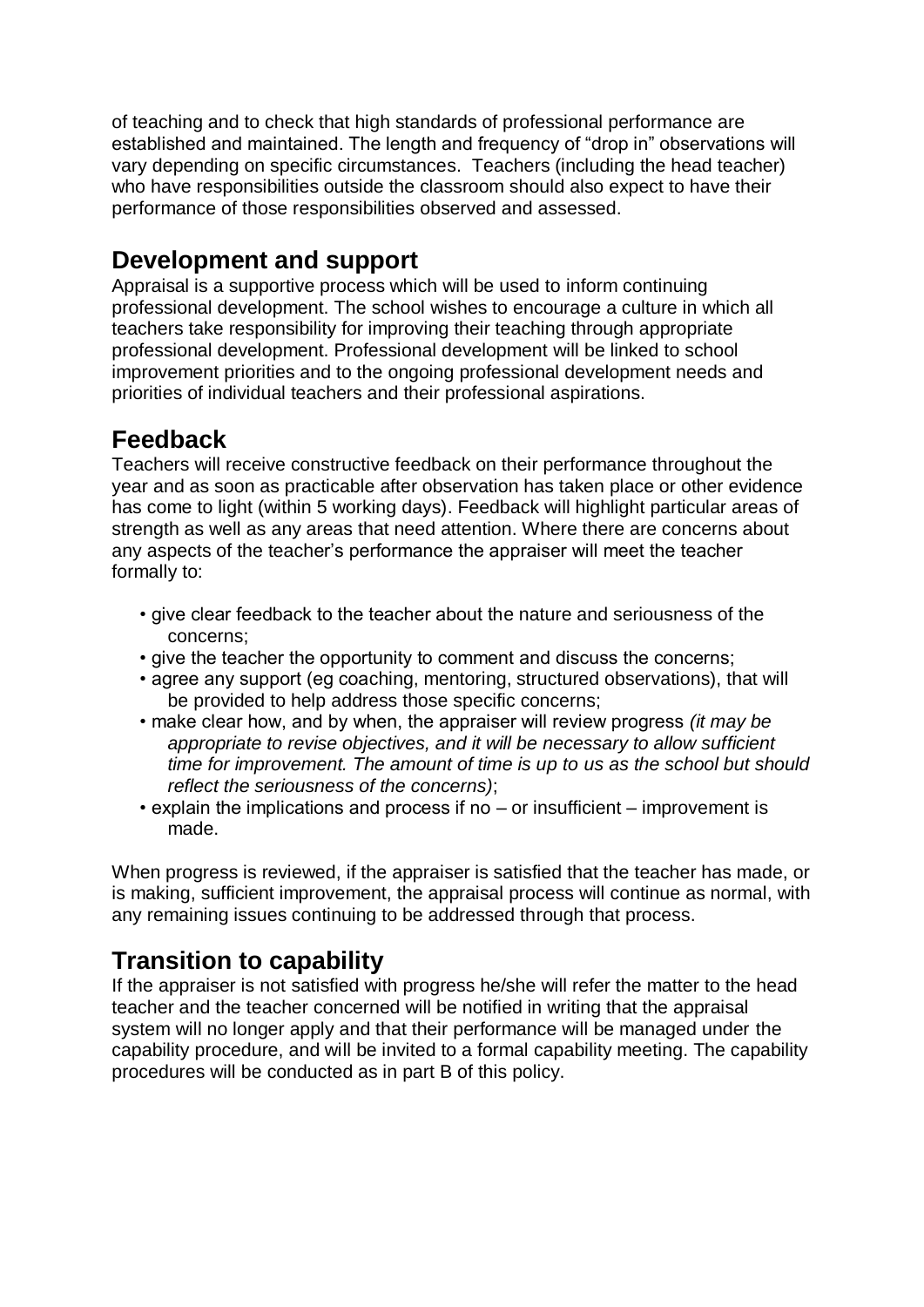# **Appraisal cycle and setting objectives**

The head teacher's objectives will be set by the Governing Body after consultation with the external adviser.

Performance Management and appraisal is an ongoing cycle, not an event, involving three stages of planning, monitoring and then reviewing performance. The end of year review/annual assessment and Stage One may happen at the same time. Objectives for each teacher will be set before, or as soon as practicable after, the start of each appraisal period. The objectives set for each teacher, will be Specific, Measurable, Achievable, Realistic and Time-bound and will be appropriate to the teacher's role and level of experience, making sure there is a satisfactory balance between the time required to discharge their professional duties and the time required to pursue their personal interests outside of work, whilst also being consistent with our strategy to bring downward pressure on working hours. The targets will therefore be rigorous, challenging yet fair. The appraiser and teacher will seek to agree the objectives but, if that is not possible, the appraiser will determine the objectives. Objectives may be revised if circumstances change.

#### **Stage 1: Planning**

Each teacher will discuss and agree objectives with Head Teacher and record these in an individual plan. As previously mentioned objectives will be challenging but realistic and take into account a teacher's job description and their existing skill and knowledge base.

Agreeing objectives does not mean itemising every activity, but picking out key expectations and yardsticks. The range of objectives should match the nature of the job, including leadership or management areas as appropriate. Where someone has a wide range of managerial duties, objectives might focus on specific areas of this work.

Teacher objectives will cover pupil progress as well as ways of developing and improving teachers' professional practice. Leadership group staff and those with management allowances will have objectives relating to their additional responsibilities. Head Teacher's objectives will cover school leadership and management as well as pupil progress.

We will follow the following principles in discussing objectives:

- the team leader should ensure that the teacher understands what his or her objectives involve, is in a position to achieve them, knows what they need to do to achieve them and understands when and how they will be reviewed.
- objectives are written clearly and concisely and are measurable
- objectives focus on issues/matters over which a teacher has direct influence/control and take into account fully the wider socio-economic, cultural and other external influences on pupils
- objectives for each teacher should relate to the objectives in the school development plan and any team plans as well as to his/her own professional needs
- all teachers including the head will have no more than three objectives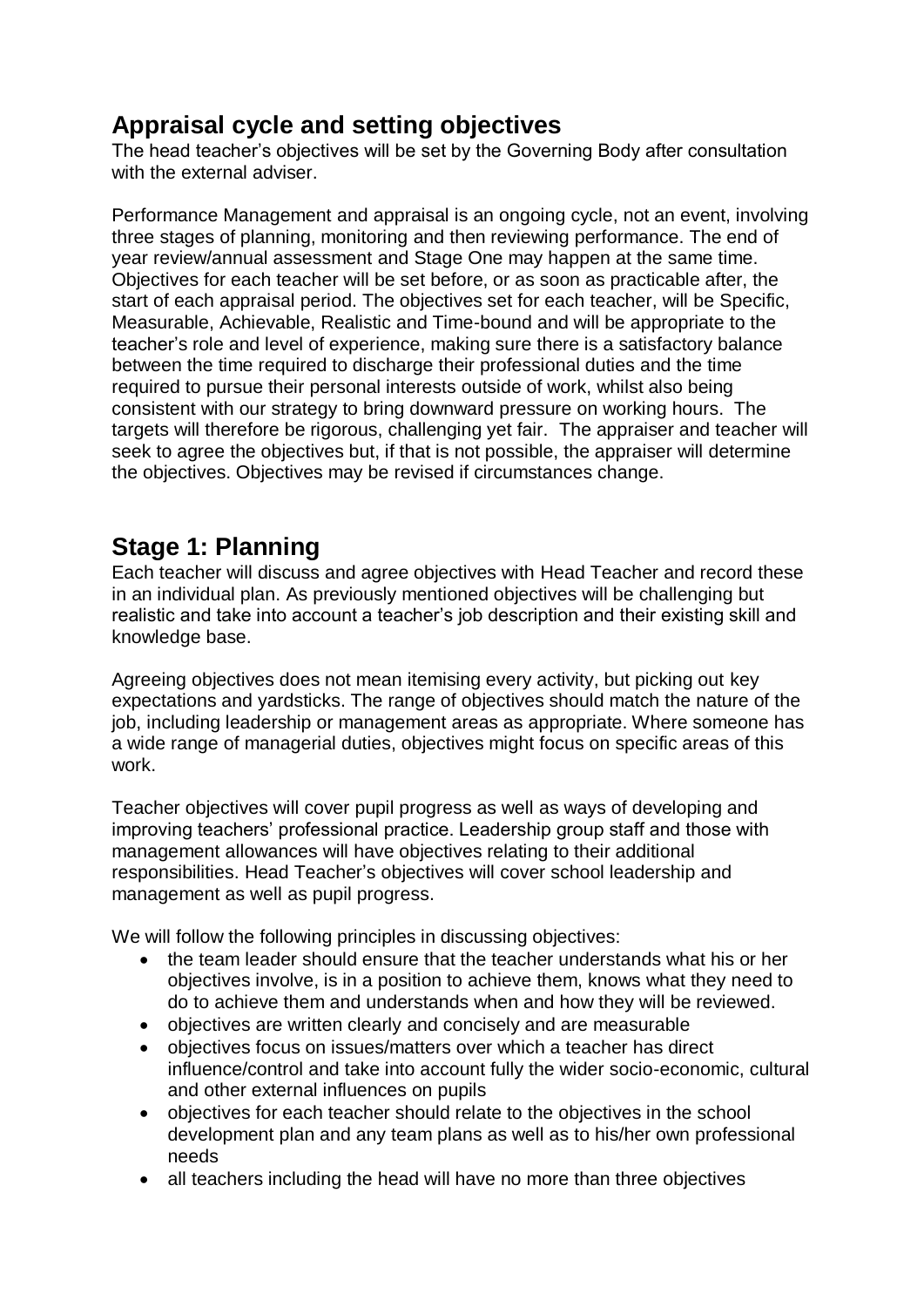• teachers, including the head teacher will not necessarily all have the same number of objectives

• all teachers, including the head teacher will have a whole school objective The objectives set for each teacher will, if achieved, contribute to the school's plans for improving the school's educational provision and performance and improving the education of pupils at that school, therefore the SIP and the school's self-.evaluation form (SEF) are key documents for the appraisal process

Before, or as soon as practicable after, the start of each appraisal period, each teacher will be informed of the standards against which that teacher's performance in that appraisal period will be assessed.

With the exception of those who are qualified teachers by virtue of holding and maintaining Qualified Teacher Learning and Skills (QTLS) status, all teachers must be assessed against the set of standards contained in the document called "Teachers' Standards" published in July 2011. The head teacher or governing body (as appropriate) will need to consider whether certain teachers should also be assessed against other sets of standards published by the Secretary of State that are relevant to them. (i.e. Threshold, Upper Pay Scale).

# **Stage 2: Monitoring Progress**

The teacher and Head Teacher will keep progress under active review throughout the year using classroom observation and other relevant information. They will discuss any supportive action needed and keep development plans up-to-date. Head Teacher should consult the teacher before seeking to obtain information, written or oral, relevant to the teacher's performance from other people. Classroom observation is accepted as good practice although it is not a requirement to observe head teachers with teaching responsibilities.

In planning observation, we will follow these principles:

- successful observation requires preparation and training, and a clear understanding on the part of the teacher and team leader of its purpose
- the nature of the observation will depend on its purpose
- it is important that the observer ensures that the lesson proceeds in as normal an atmosphere as possible
- full, constructive and timely feedback offers an opportunity to discuss what went well, what might be done better or differently next time. When giving feedback, the team leader should take into account the range of activities carried out by the teacher and the time spent on each activity

# **Stage 3: Reviewing Performance/annual assessment**

The annual review of the teacher's performance will use the recorded objectives as a focus to discuss his/her achievements and identify any development needs. It will be combined with agreeing objectives for the following performance management cycle. In assessing the performance of the head teacher, the Governing Body must consult the external adviser. The focus of the review is on how to raise performance and improve effectiveness. It will involve:

- Reviewing, discussing and confirming the teacher's essential tasks and objectives
- Recognising strengths and achievements and taking account of factors outside the teacher's control
- Confirming action agreed with the teacher at other reviews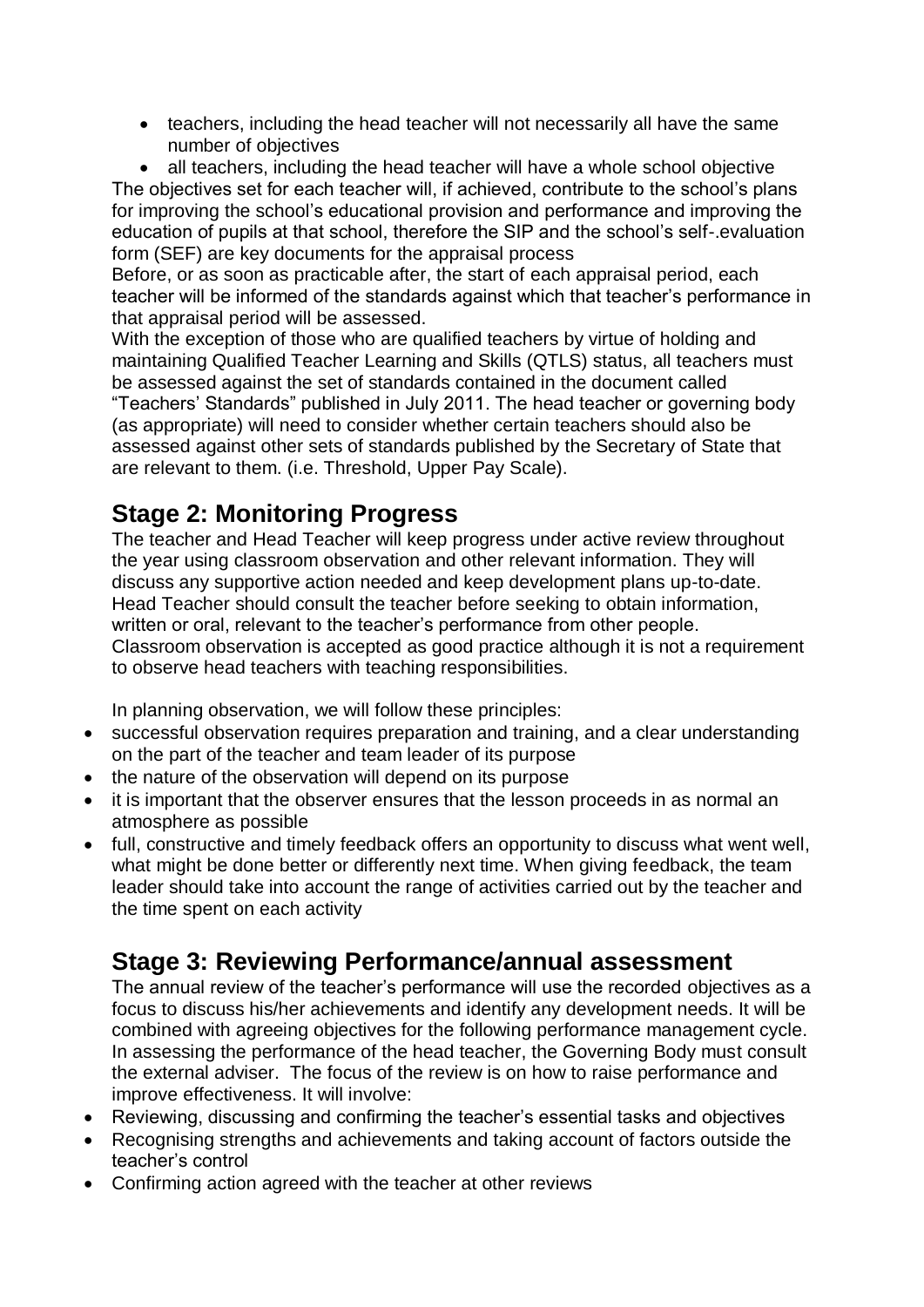- Identifying areas for development and how these will be met
- Recognising personal development needs
- Agreeing new clear objectives and completing an individual plan for the year ahead.

Head Teacher should evaluate the teacher's overall performance, including an assessment of the extent to which objectives have been met, and the teacher's contribution to the life of the school during the review period. It should take account of the stage the teacher is at in his or her career e.g. teacher with  $2 - 3$  years' service, upper pay scale teacher or senior manager. Within ten days of the review meeting, the team leader will prepare a written review statement recording the main points made at the review and the conclusions reached including any identified development needs and activities recorded in a separate annex (but forming part of) the review statement. The teacher may within ten days of first having access to the statement, add to it comments in writing. Good practice shows that the review statement should be written as soon as possible after the review, whilst the facts are still fresh in the team leader's memory. The teacher will receive as soon as practicable following the end of each appraisal period – and have the opportunity to comment in writing on - a written appraisal report. In this school, teachers will receive their written appraisal reports by 31 October (31 December for the head teacher). The appraisal report will include:

- details of the teacher's objectives for the appraisal period in question;
- an assessment of the teacher's performance of their role and responsibilities against their objectives and the relevant standards;
- an assessment of the teacher's professional development needs and identification of any action that should be taken to address them;
- a recommendation on pay where that is relevant *(NB – pay recommendations need to be made by 31 December for head teachers and by 31 October for other teachers);*

#### **Links between Pay, Career stages and performance management/appraisal**

Induction – the final review meeting of the induction period can be used to agree objectives and professional development opportunities as the first stage of the teacher's subsequent performance management cycle; (Circular No: 5/99 The Induction period for Newly Qualified Teachers par 58).

Information from the performance review statement can be used to inform aspects of the new pay structure.

- Up to the Threshold teachers can no longer **expect** an annual increment. Rises in pay are linked directly to performance and if they are performing satisfactorily.
- Threshold teachers who want to move to the upper pay spine should fill out the application form provided by the DfE. Evidence from reviews will be used to inform applications by teachers and assessment by heads.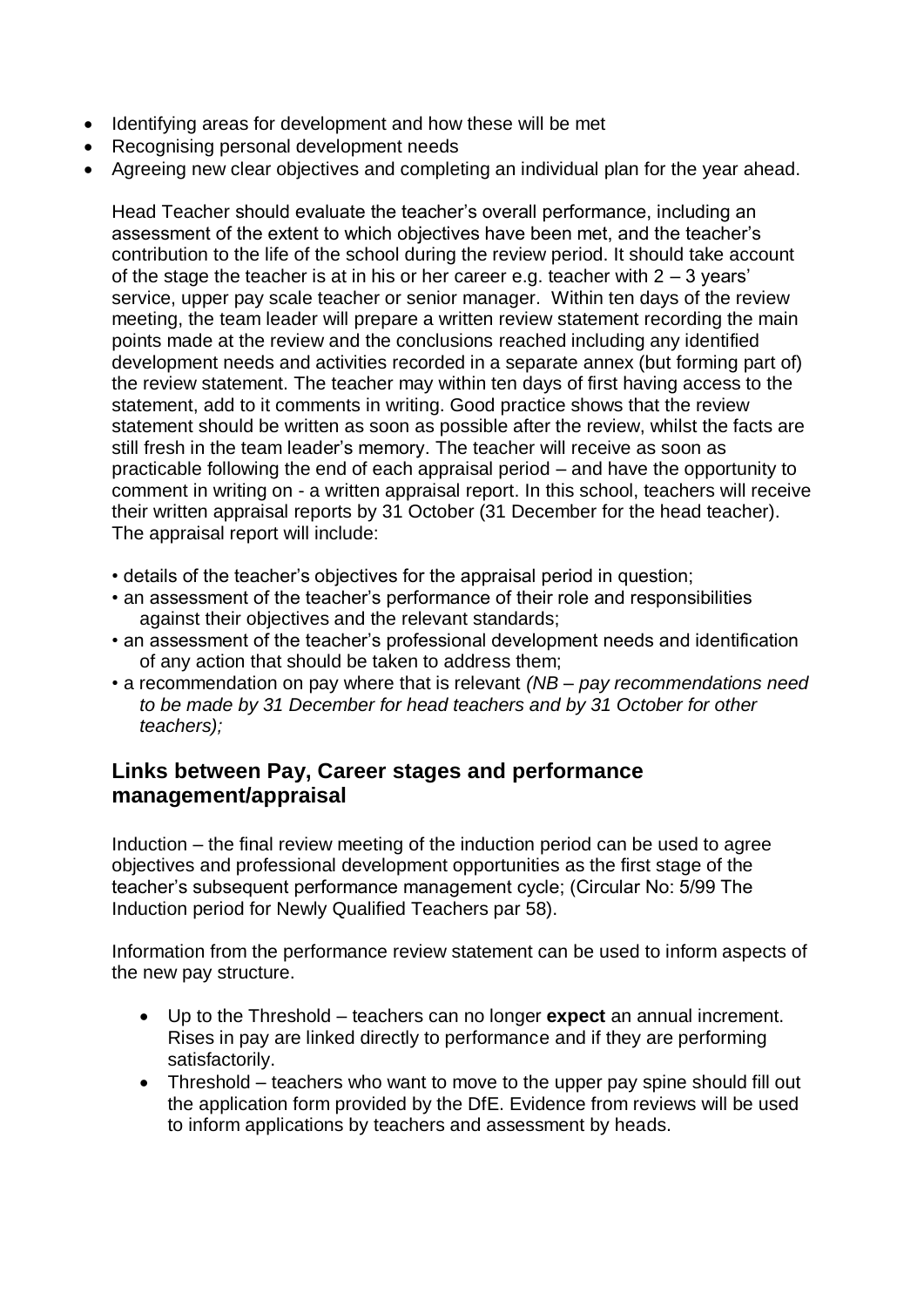• Leadership group – performance reviews will form part of the evidence which schools can use to make decisions about awarding performance pay points to eligible teachers.

#### **Managing weak performance**

Good management, with clear expectations and appropriate support, will go a long way towards identifying and handling weaknesses in performance. The review meeting and review statement do not form part of any formal disciplinary or capability procedures. However, relevant information from review statements may be taken into account by those who have access to them in making decisions and in advising those responsible for taking decisions, or making recommendations about performance, pay promotion, dismissal or disciplinary matters.

#### **Access to outcomes**

There will only be two copies of the review statement – one held by the teacher and another held by Head Teacher on a central file, to which the team leader or Governors responsible for making decisions regarding pay could request access. A copy of the head's review statement should go to the Chair of Governors.

Information about performance reviews should be made available as listed below:

- Head Teacher should ensure that individual training and development needs are reflected in the school development plan and the programme for professional development
- Head Teacher should ensure that training and development needs from the review statement are given to the person responsible for training and development at the school
- Head Teacher should report annually to the governing body on performance management in the school, including the effectiveness of the performance management procedures in the school, and the training and development needs of teachers
- The CEO can request from the Chair of Governors a summary of the performance assessment section of the head's review statement.

# **Complaints**

Within ten days of receiving the review statement:

**Teachers** can record their dissatisfaction with aspects of the review on the review statement. Where these cannot be resolved with the team leader, they can raise their concerns with Head Teacher. Where Head Teacher is the team leader, the teacher can raise the issue with the Chair of Governors.

**Head teachers** can record their dissatisfaction with aspects of the review on the review statement. Where these cannot be resolved with the appointed governors, they can raise their concerns with the Chair of Governors. Where the Chair of Governors has been involved in the review process, the governing body should appoint one or more governors who have not participated in the head's review to act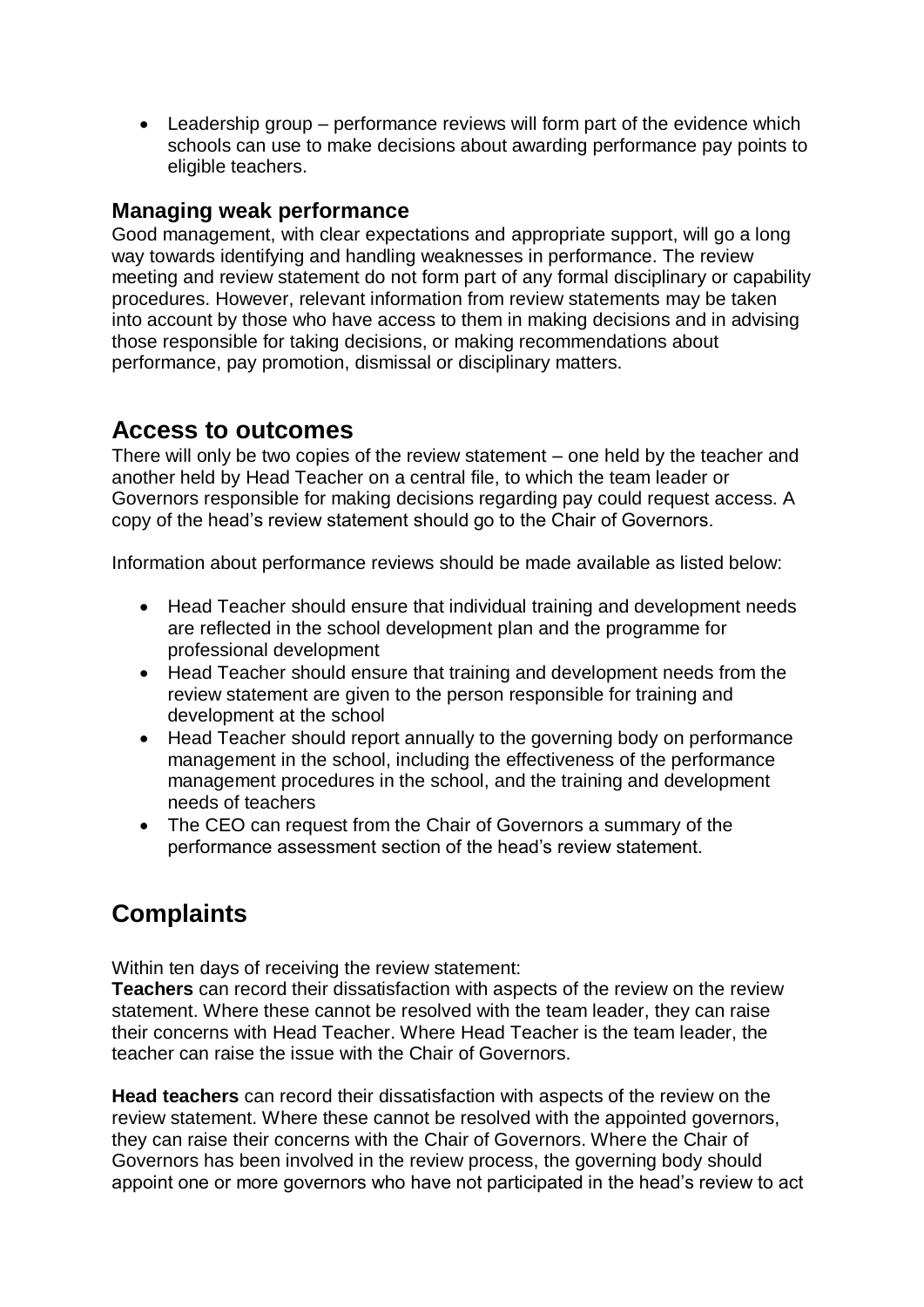as review officer. No governor who is a teacher or staff member can be involved in performance review.

**The Review Officer** (who could be the head, the Chair of Governors or the governors appointed by the governing body) will investigate the complaint and take account of comments made by the job holder. The review officer should conduct a review of the complaint within ten working days of referral. S/he may decide that the review statement should remain unchanged or may add any observations of his/her own. The review officer may decide, with the agreement of the person responsible for carrying out the initial review, or in the head's case all the appointed governors, to emend the review statement; or declare that the review statement is void and order a new review or part of the review to be repeated. Where a new review is ordered new governors will be appointed to carry out the review of the head teacher. For teachers, the head teacher will appoint a new team leader. Any new review or part review ordered should be conducted within a further fifteen days.

#### **Evaluation of the policy**

Head Teacher shall provide an annual report to the Governing Body on how effective the performance management procedures have been.

As a school committed to ensuring that individual teachers, teams and the school continues to improve, the Governing Body and Head Teacher will check that effective and challenging objectives are set, that all reviews are completed on time and the assessment of performance is consistently applied in school. We will evaluate the effectiveness of the policy in helping to improve standards of teaching and learning.

As part of our ongoing commitment the Governing Body and Head Teacher will update and amend the documentation and the process required, after consultation with all staff, to incorporate any major changes introduced either by the DfEE or Fladbury School to ensure that the policy is up-to-date and effective in our school.

## **Part B – Capability Procedure**

This procedure applies only to teachers or head teachers about whose performance there are serious concerns that the appraisal process has been unable to address. At least five working days' notice will be given of the formal capability meeting. The notification will contain sufficient information about the concerns about performance and their possible consequences to enable the teacher to prepare to answer the case at a formal capability meeting. It will also contain copies of any written evidence; the details of the time and place of the meeting; and will advise the teacher of their right to be accompanied by a companion who may be a colleague, a trade union official, or a trade union representative who has been certified by their union as being competent.

#### **Formal capability meeting**

This meeting is intended to establish the facts. It will be conducted by the Chair of Governors (for head teacher capability meetings) or head teacher (for other teachers). The meeting allows the teacher, accompanied by a companion if they wish, to respond to concerns about their performance and to make any relevant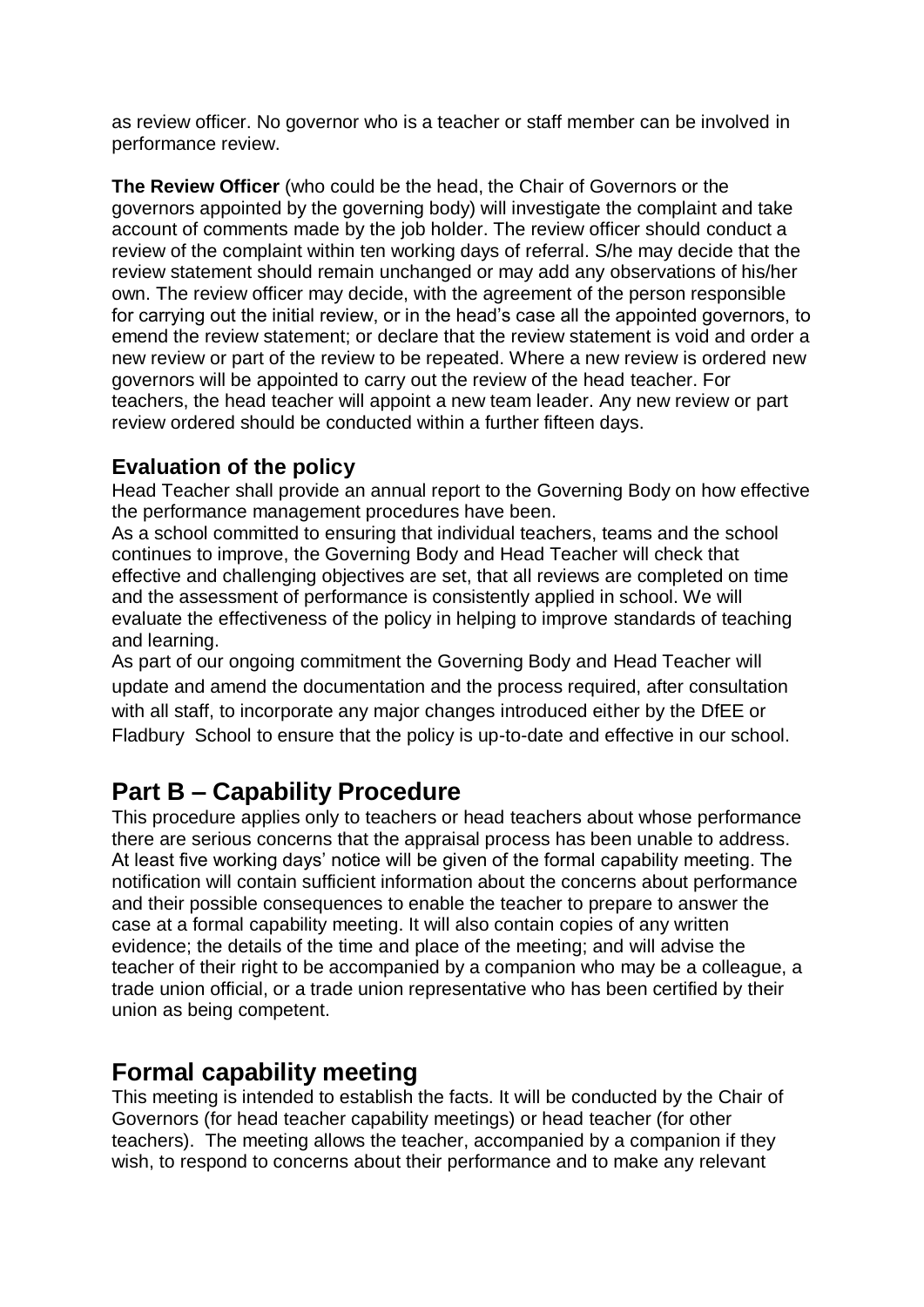representations. This may provide new information or a different context to the information/evidence already collected.

The person conducting the meeting may conclude that there are insufficient grounds for pursuing the capability issue and that it would be more appropriate to continue to address the remaining concerns through the appraisal process. In such cases, the capability procedure will come to an end. The person conducting the meeting may also adjourn the meeting *for* example if they decide that further investigation is needed, or that more time is needed in which to consider any additional information. In other cases, the meeting will continue. During the meeting, or any other meeting which could lead to a formal warning being issued, the person conducting the meeting will:

- identify the professional shortcomings, *for example which of the standards expected of teachers are not being met*;
- give clear guidance on the improved standard of performance needed to ensure that the teacher can be removed from formal capability procedures (*this may include the setting of new objectives focused on the specific weaknesses that need to be addressed, any success criteria that might be appropriate and the evidence that will be used to assess whether or not the necessary improvement has been made)*;
- explain any support that will be available to help the teacher improve their performance;
- set out the timetable for improvement and explain how performance will be monitored and reviewed. The timetable will depend on the circumstances of the individual case but in straightforward cases could be *(insert time period – eg between four and ten weeks. It is for the school to determine the set period. It should be reasonable and proportionate, but not excessively long, and should provide sufficient opportunity for an improvement to take place)*; and
- warn the teacher formally that failure to improve within the set period could lead to dismissal. In very serious cases, this warning could be a final written warning.

Notes will be taken of formal meetings and a copy sent to the member of staff. Where a warning is issued, the teacher will be informed in writing of the matters covered in the bullet points above and given information about the timing and handling of the review stage and the procedure and time limits for appealing against the warning.

#### **Monitoring and review period following a formal capability meeting**

A performance monitoring and review period will follow the formal capability meeting. Formal monitoring, evaluation, guidance and support will continue during this period. The member of staff will be invited to a formal review meeting, unless they were issued with a final written warning, in which case they will be invited to a decision meeting (see below).

#### **Formal review meeting**

As with formal capability meetings, at least five *(or insert alternative)* working days' notice will be given and the notification will give details of the time and place of the meeting and will advise the teacher of their right to be accompanied by a companion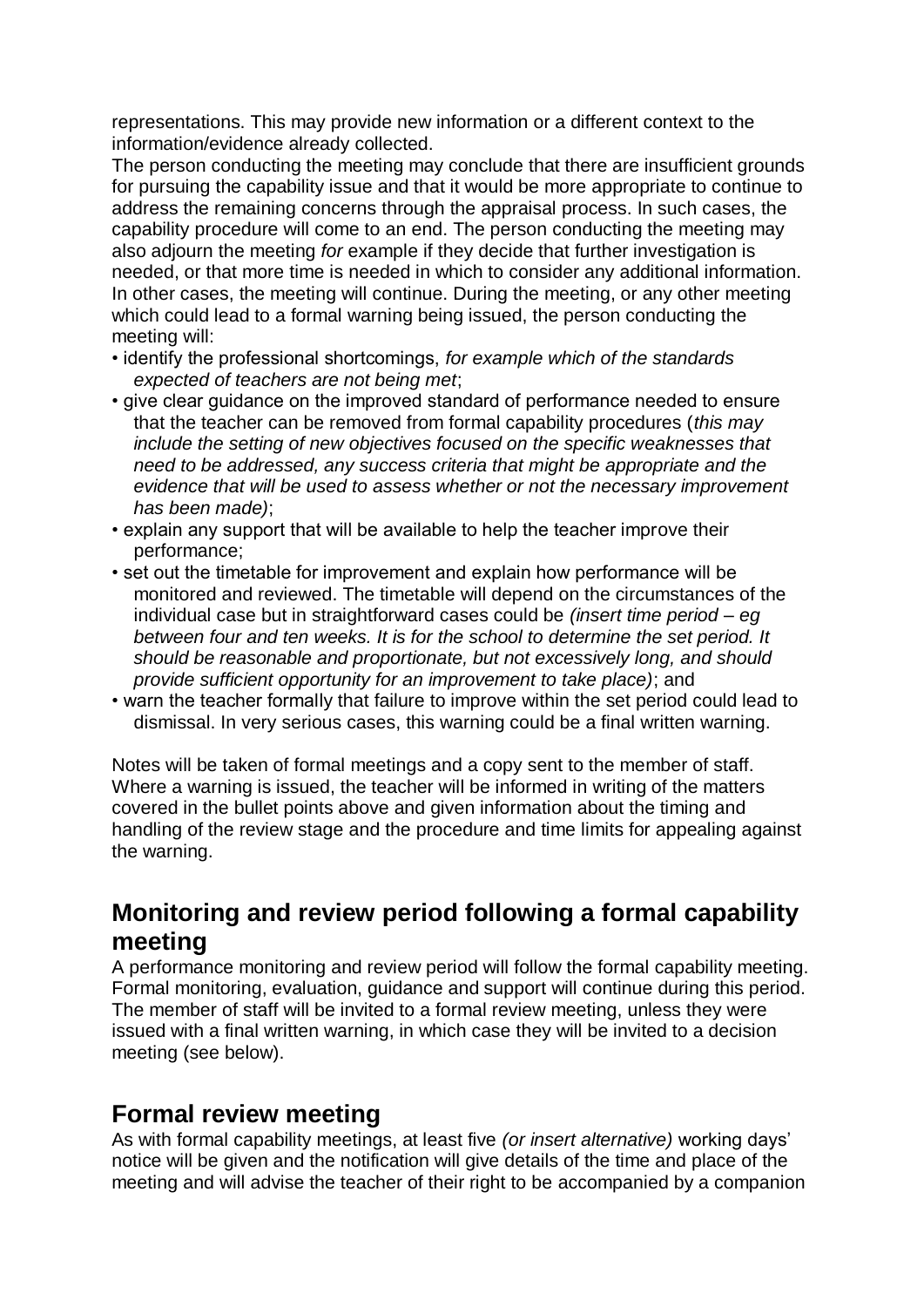who may be a colleague, a trade union official, or a trade union representative who has been certified by their union as being competent.

If the person conducting the meeting is satisfied that the teacher has made sufficient improvement, the capability procedure will cease and the appraisal process will restart. In other cases:

- If some progress has been made and there is confidence that more is likely, it may be appropriate to extend the monitoring and review period;
- If no, or insufficient improvement has been made during the monitoring and review period, the teacher will receive a final written warning.

As before, notes will be taken of formal meetings and a copy sent to the member of staff. The final written warning will mirror any previous warnings that have been issued. Where a final warning is issued, the member of staff will be informed in writing that failure to achieve an acceptable standard of performance (within the set timescale), may result in dismissal and given information about the handling of the further monitoring and review period and the procedure and time limits for appealing against the final warning. The teacher will be invited to a decision meeting.

#### **Decision meeting**

As with formal capability meetings and formal review meetings, at least five *(or insert alternative)* working days' notice will be given and the notification will give details of the time and place of the meeting and will advise the teacher of their right to be accompanied by a companion who may be a colleague, a trade union official, or a trade union representative who has been certified by their union as being competent. If an acceptable standard of performance has been achieved during the further monitoring and review period, the capability procedure will end and the appraisal process will re-start. If performance remains unsatisfactory, a decision, or recommendation to the Governing Body, will be made that the teacher should be dismissed or required to cease working at the school.

#### *In Foundation Schools, Voluntary Aided Schools and Foundation Special Schools, the governing body is the employer but the power to dismiss can be delegated to the head teacher, to one or more governors, or to one or more governors acting with the head teacher*

Before the decision to dismiss is made, the school will discuss the matter with the local authority *(N.B. this is not a legal requirement but schools may find it helpful).*  The teacher will be informed as soon as possible of the reasons for the dismissal, the date on which the employment contract will end, the appropriate period of notice and their right of appeal.

#### **Decision to dismiss**

The power to dismiss staff in this school rests with the Governing Body. *Or:* The power to dismiss staff in this school has been delegated *to the head teacher/to one or more governors/to one or more governors acting with the head teacher (delete as appropriate).*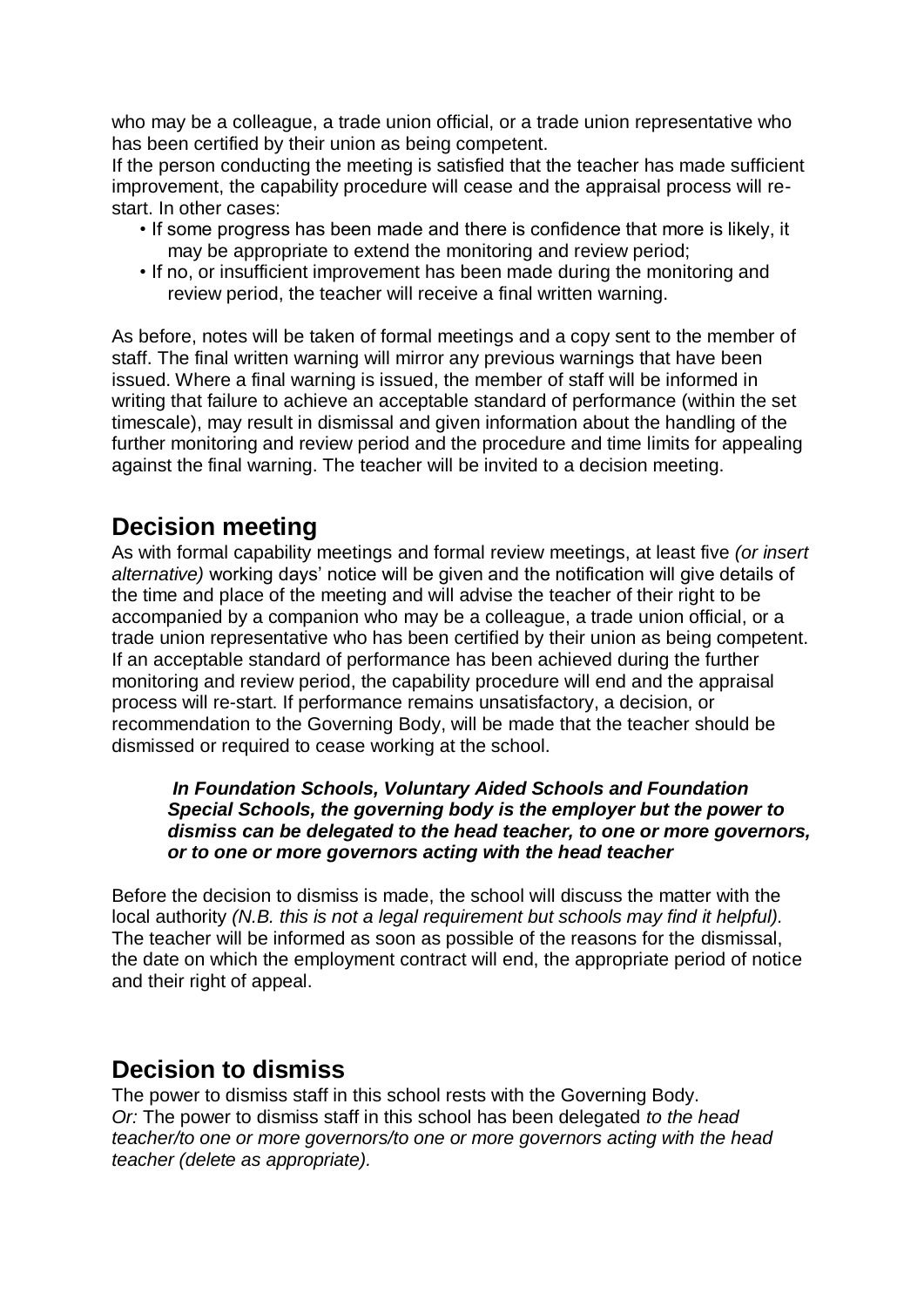#### **Dismissal**

*Either:* Once the decision to dismiss has been taken, the Governing Body will dismiss the teacher with notice, (*Voluntary Aided, Foundation and Foundation Special schools only).* 

# **Appeal**

If a teacher feels that a decision to dismiss them, or other action taken against them*,*  is wrong or unjust, they may appeal in writing against the decision within five days of the decision, setting out at the same time the grounds for appeal. Appeals will be heard without unreasonable delay and, where possible, at an agreed time and place. The same arrangements for notification and right to be accompanied by a companion will apply as with formal capability and review meetings and, as with other formal meetings, notes will be taken and a copy sent to the teacher. The appeal will be dealt with impartially and, wherever possible, by managers or governors who have not previously been involved in the case.

The teacher will be informed in writing of the results of the appeal hearing as soon as possible.

# **General Principles Underlying This policy**

#### **ACAS Code of Practice on Disciplinary and Grievance Procedures**

Part B of the policy will be implemented in accordance with the provisions of the ACAS Code of Practice.

# **Confidentiality**

The whole appraisal and capability processes and the statements generated under it, will be treated with strict confidentiality at all times. Only the reviewee's line manager will be provided with access to the reviewee's appraisal record. However, the desire for confidentiality does not override the need for the head teacher and governing body to quality-assure the operation and effectiveness of the appraisal system. In our school the head teacher or appropriate colleague might review all teachers' objectives and written appraisal records personally, in order to check consistency of approach and expectation between different appraisers. The head teacher will be made aware of any pay recommendations that have been made.

# **Consistency of Treatment and Fairness**

The governing body is committed to ensuring consistency of treatment and fairness. It will abide by all relevant equality legislation, including the duty to make reasonable adjustments for disabled teachers. The governing body is aware of the guidance on the Equality Act issued by the Department for Education.